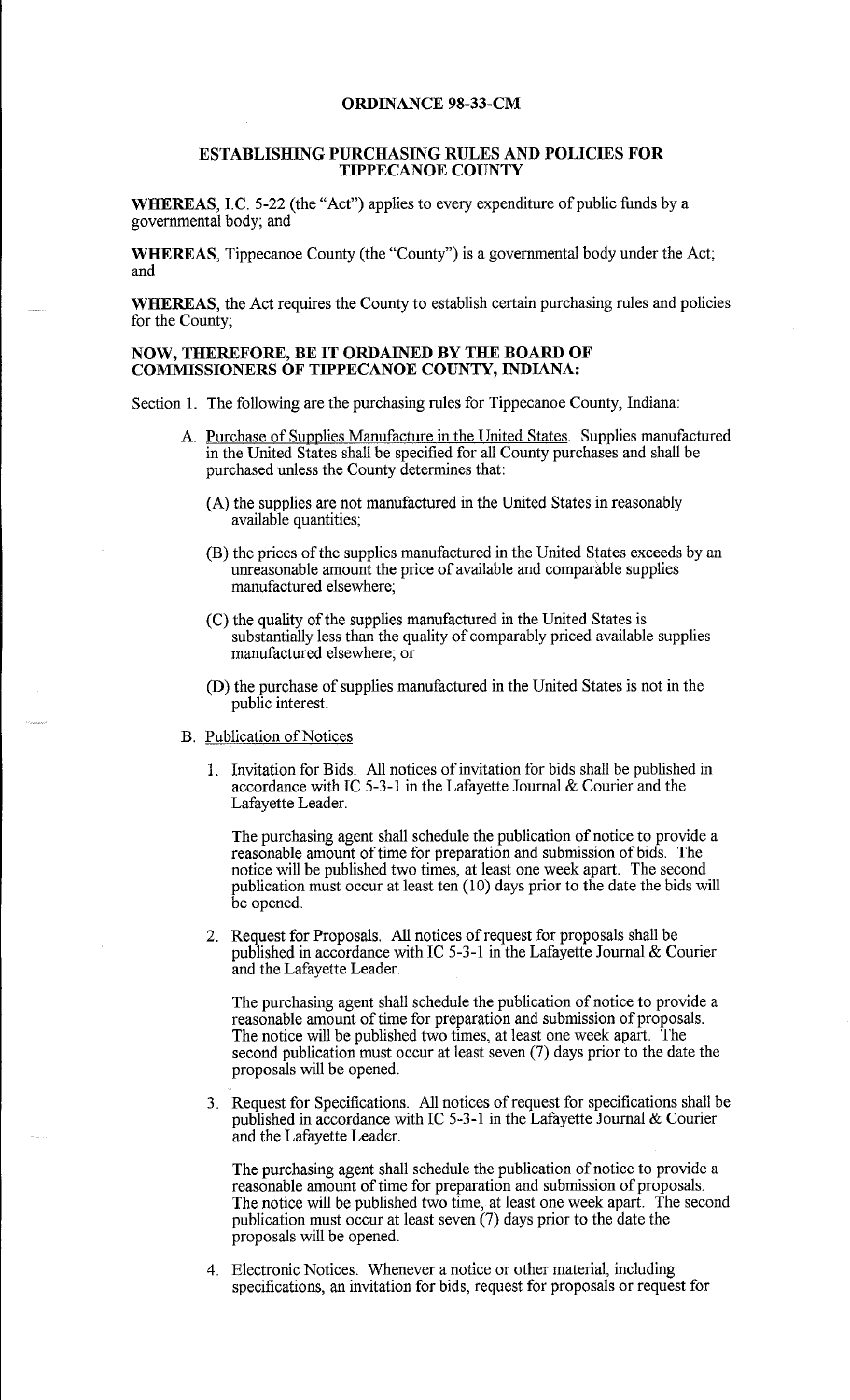specifications, is sent by mail, the purchasing agent may also send the notice or other material by electronic means, provided that the transmission of the information is at least as efficient as mailing the information.

- C. Receiving Offers
	- 1. Opening of Offers. Bids received in response to an invitation for bids must be opened publicly in the presence of at least one or more witnesses at the time and place designated in the invitation for bids.

Proposals received in response to a request for proposals must be opened so as to avoid disclosure of the contents to competing offerors during the process of negotiation.

Proposals received in response to a request for specifications may be opened as specified in the request for specifications.

- 2. Correction and Withdrawal of Bids. An offeror may correct inadvertent errors in a bid up to the time at which bids will be opened by supplementing the erroneous bid and submitting a revised bid. A bidder may not supplement an inadvertently erroneous bid after the time at which the bids were opened.
- 3. Cancellation of Solicitation. When the purchasing agent makes a written determination that it is in the county's best interests, the purchasing agent may cancel a solicitation or reject all offers, provided that the solicitation included information concerning the procedure for cancellation.
- D. Small Purchases

The purchasing agent may purchase supplies with an estimated cost of less than \$25,000 on the open market without inviting or receiving quotes.

E. Restrictions on Authority of Certain Purchasing Agents

The authority of the following designated purchasing agents shall be restricted to the purchase of supplies and services the cost of which shall not exceed the following amounts:

- 1. County Surveyor:
	- a) Supplies: unlimited except as otherwise limited by applicable state law. b) Services: unlimited except as otherwise limited by applicable state law.
- 2. Executive Director of the County Highway Department
	- a) Supplies: unlimited except as otherwise limited by applicable state law.
	- b) Services: unlimited except as otherwise limited by applicable state law.
- 3. All other elected County officials:
	- a) Supplies: \$1,000.00
	- b) Services: See Paragraph F
- 4. Each circuit, superior and County court judge:
	- a) Supplies: \$1,000.00
	- b) Services: See Paragraph F
- F. Services

The purchasing agent may purchase services without inviting or receiving competitive bids or requests for proposals if the purchasing agent and Board of Commissioners make a written determination that the use of competitive sealed bidding or request for proposals is either not practicable or not advantageous to the County. In that event, the purchasing agent may purchase services using any procedure the Board of Commissioners considers appropriate.

- G. Protection of Offers: Status of Documents as Public Records
	- 1. Protection of offers prior to Opening. The Purchasing agent shall retain all offers received in a secure location prior to the date and time at which offers will be opened in order to prevent disclosure of the contents prior to the opening of the offers.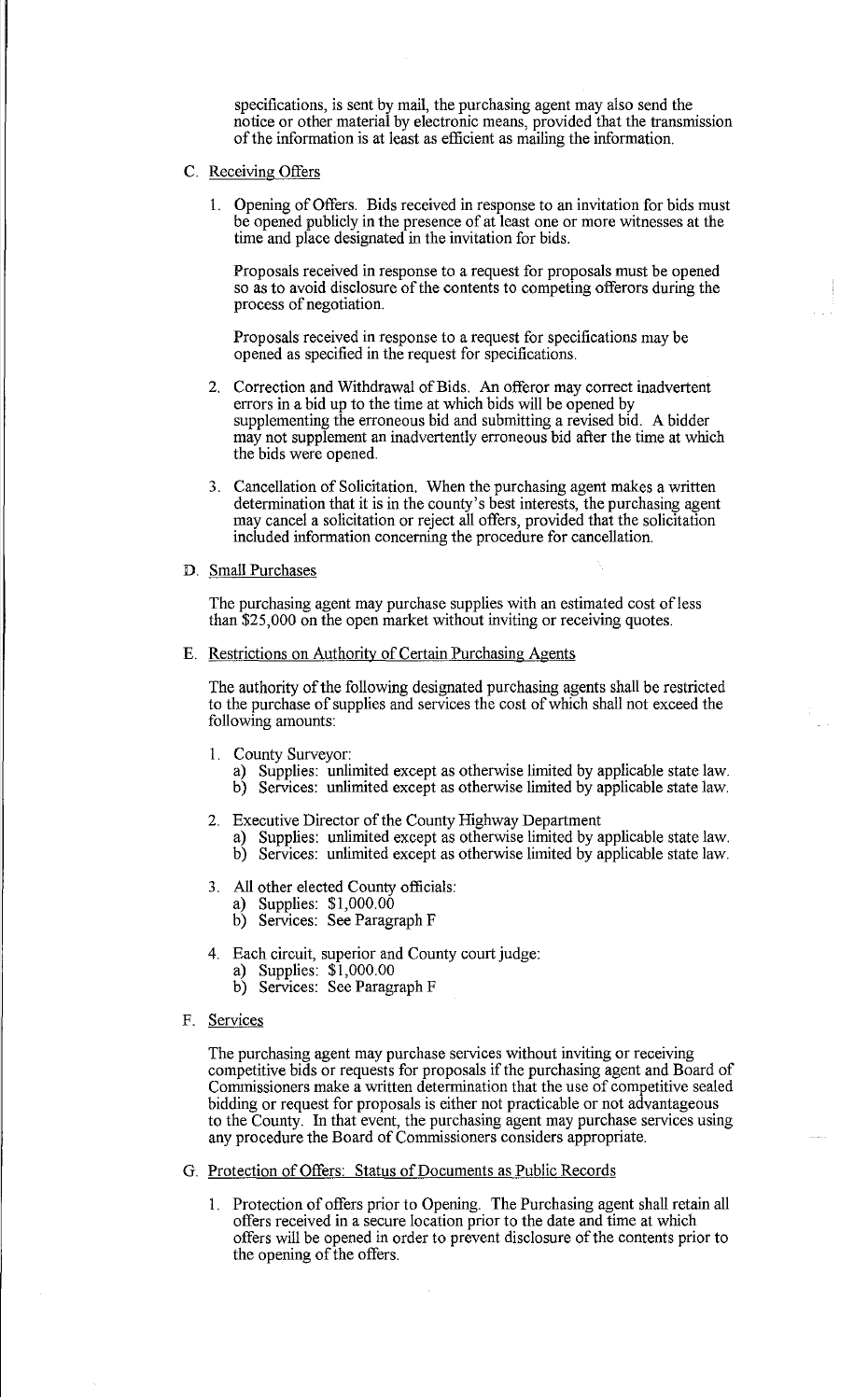- 2. Unobstructed Evaluation of Offers. After offers have been opened, the purchasing agent shall be responsible for maintaining the offers in such a manner as to permit evaluation of the offers by the persons responsible for evaluating the offers.
- 3. Public Records Status of Bids. Bids submitted in response to an invitation for bids must be available for public inspection and copying after the time of the bid opening.
- 4. Register of Proposals. The purchasing agent shall prepare a register of proposals for each request for proposals issued which shall contain information concerning the proposals available for public inspection and copying. Proposals may not be disclosed.
- H. Discussions With Offerors Responding to a Request for Proposals. The purchasing agent may conduct discussions with, and best and final offers may be obtained from responsible offerors who submit proposals determined to be reasonably susceptible of being selected for a contract award.
- I. Delay of Opening of Offers.

When the Board of Commissioners makes a written determination that it is in the county's best interests, offers may be opened after the time stated in the solicitation. The date, time and place of the rescheduled opening must be announced at the time and place of the originally scheduled opening.

- J. Evidence of Financial Responsibility
	- 1. Purchases Less Than \$25,000. The purchasing agent may not require evidence of financial responsibility when the estimated cost of a purchase is less than \$25,000.
	- 2. Purchases Between \$25,000 and \$100,000. The solicitation may include a requirement that an offeror provide evidence of financial responsibility. If evidence of financial responsibility is required, the solicitation must indicate the kind of evidence that will be acceptable. If a bond or certified check is required, it may not exceed ten percent (10%) of the estimated cost of the purchase.
	- 3. Purchases Over \$100,000. The solicitation shall include a requirement that an offer or provide evidence of financial responsibility and must indicate the kind of evidence that will be acceptable. If a bond or certified check is required, it may not exceed ten percent ( 10%) of the estimated cost of the purchase.
- K. Use of RFP for Purchases of Designated Types of Supplies

The County determines that:

- (A) It is either not practicable or not advantageous to purchase certain types of supplies by sealed competitive bidding; and
- (B) Receiving proposals is the preferred method of purchasing the following types of supplies:

A List of Supplies designated for RFP purchase shall be developed and inserted by subsequent amendments.

- L. Modification and Termination of Contracts.
	- 1. Price Adjustments. The purchasing agent may include provisions to permit price adjustments in a purchase contract. The following provisions for price adjustments may be included:
		- (A) Price adjustments must be computed by agreement of a fixed price adjustment before the beginning of the pertinent performance or as soon after the beginning of performance as possible;
		- (B) Price adjustment must be computed by unit prices specified in the contract or subsequently agreed upon;